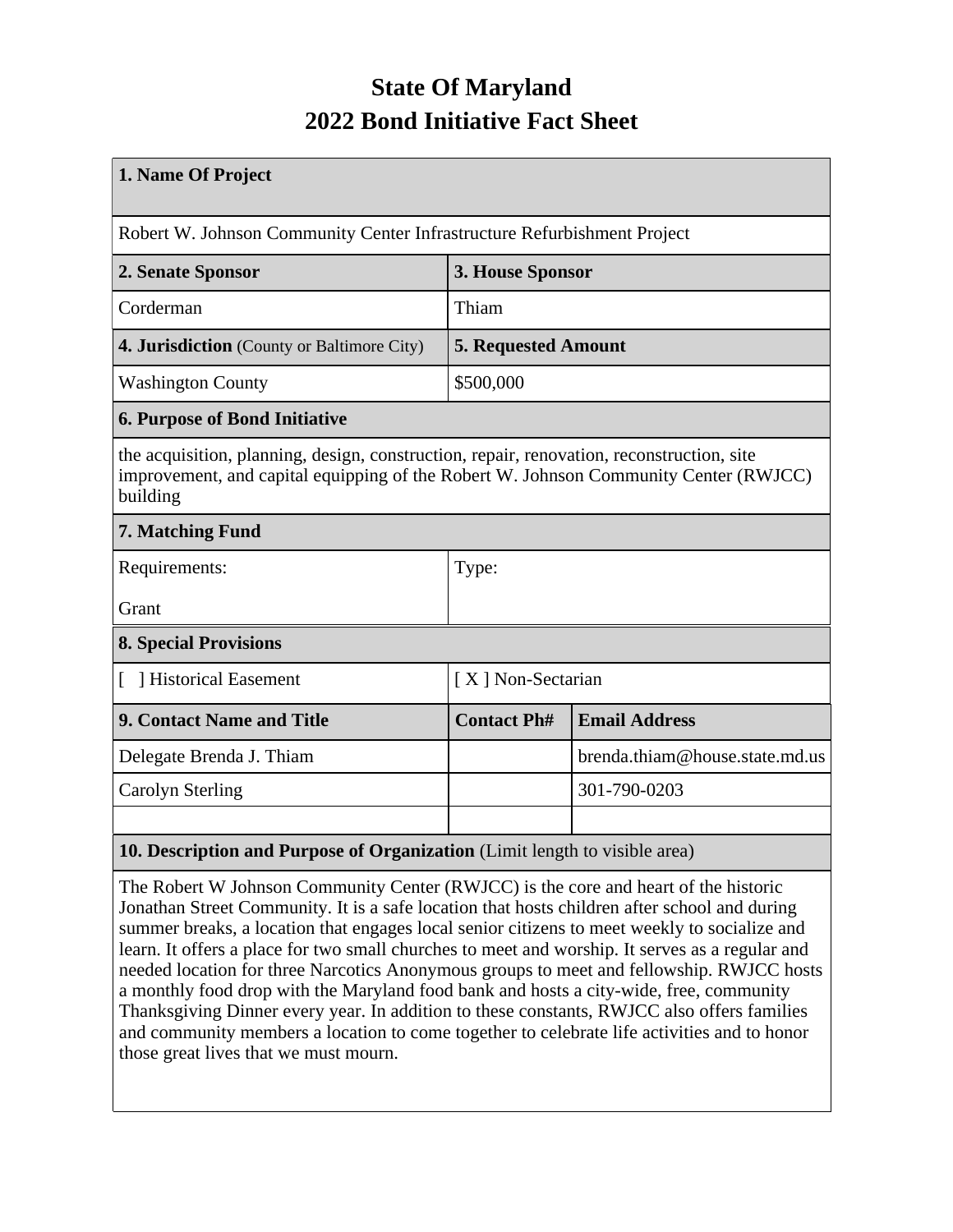## **11. Description and Purpose of Project** (Limit length to visible area)

The RWJCC building has been standing since 1888 and is in need of major repairs. We have several major facility-related repairs and upgrades needed to stay functioning; this list included but isn't limited to: ADA Compliant Elevator: The elevator has not worked in more than 10 years. ADA Access to the Center from the parking lot. ADA doorknobs and ADA upgrades to the bathrooms. Electricity upgrades to include energy-efficient fixtures and lighting Full Commercial Kitchen compliant and upgraded for youth culinary classes and community food expos HVAC system upgrade Plumbing repairs Security System,

*Round all amounts to the nearest \$1,000. The totals in Items 12 (Estimated Capital Costs) and 13 (Proposed Funding Sources) must match. The proposed funding sources must not include the value of real property unless an equivalent value is shown under Estimated Capital Costs.*

| <b>12. Estimated Capital Costs</b>                                     |             |  |  |  |  |
|------------------------------------------------------------------------|-------------|--|--|--|--|
| <b>Acquisition</b>                                                     | \$0         |  |  |  |  |
| <b>Design</b>                                                          | \$40,000    |  |  |  |  |
| <b>Construction</b>                                                    | \$1,000,000 |  |  |  |  |
| Equipment                                                              | \$150,000   |  |  |  |  |
| <b>Total</b>                                                           | \$1,190,000 |  |  |  |  |
| 13. Proposed Funding Sources - (List all funding sources and amounts.) |             |  |  |  |  |
| <b>State Bond Bill</b>                                                 | \$500,000   |  |  |  |  |
| MD African American Heritage Preservation Program                      | \$100,000   |  |  |  |  |
| 2021 State Bond Bill                                                   | \$100,000   |  |  |  |  |
| 2021 State Bond Bill (re-authorized)                                   | \$50,000    |  |  |  |  |
| DHCD Rural Broadband Grant(thru Preservation MD)                       | \$85,000    |  |  |  |  |
| Preservation MD (DHCD Grant for Jonathan St)                           | \$300,000   |  |  |  |  |
| Fundraising/Community Grant Awards                                     | \$55,000    |  |  |  |  |
|                                                                        |             |  |  |  |  |
|                                                                        |             |  |  |  |  |
|                                                                        |             |  |  |  |  |
|                                                                        |             |  |  |  |  |
| <b>Total</b>                                                           | \$1,190,000 |  |  |  |  |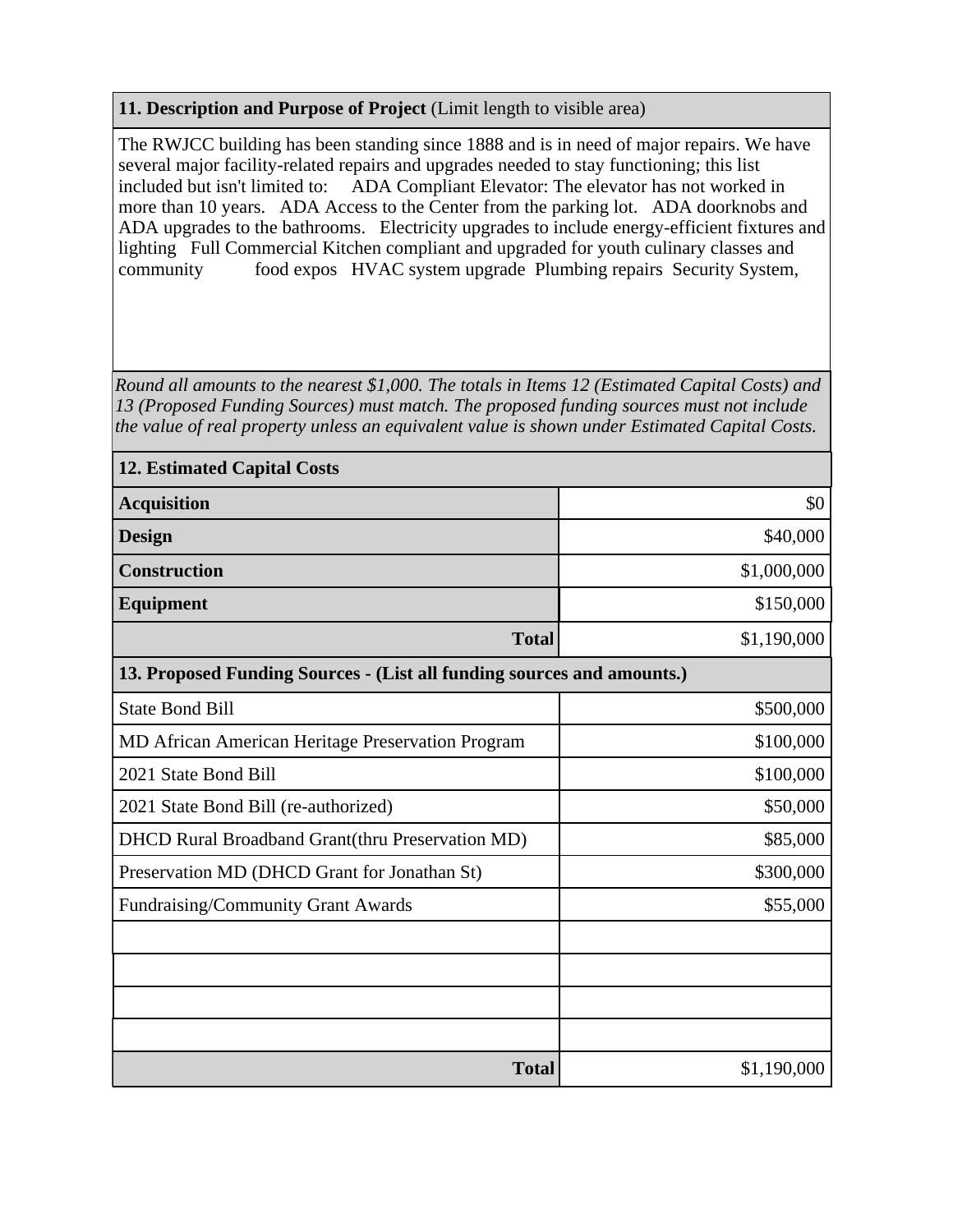|                                                                                          |  |                        |                                        |                                                                                         |                                                        |                                       |         | 14. Project Schedule (Enter a date or one of the following in each box. N/A, TBD or Complete) |  |
|------------------------------------------------------------------------------------------|--|------------------------|----------------------------------------|-----------------------------------------------------------------------------------------|--------------------------------------------------------|---------------------------------------|---------|-----------------------------------------------------------------------------------------------|--|
| <b>Begin Design</b>                                                                      |  | <b>Complete Design</b> |                                        |                                                                                         | <b>Begin Construction</b>                              |                                       |         | <b>Complete Construction</b>                                                                  |  |
| 5/2022                                                                                   |  | 6/2022                 | 9/2022                                 |                                                                                         |                                                        | 12/2023                               |         |                                                                                               |  |
| <b>15. Total Private Funds</b><br>and Pledges Raised                                     |  |                        |                                        | <b>16. Current Number of People</b><br><b>Served Annually at Project</b><br><b>Site</b> |                                                        |                                       |         | 17. Number of People to be<br><b>Served Annually After the</b><br><b>Project is Complete</b>  |  |
| 55000.00                                                                                 |  |                        | 7000                                   |                                                                                         | $10,000+$                                              |                                       |         |                                                                                               |  |
| 18. Other State Capital Grants to Recipients in the Past 15 Years                        |  |                        |                                        |                                                                                         |                                                        |                                       |         |                                                                                               |  |
| <b>Legislative Session</b>                                                               |  |                        |                                        | <b>Amount</b>                                                                           |                                                        | <b>Purpose</b>                        |         |                                                                                               |  |
| 2021                                                                                     |  |                        |                                        | \$100,000                                                                               |                                                        | Capital improvements                  |         |                                                                                               |  |
| 2021                                                                                     |  |                        | \$50,000                               |                                                                                         | Capital Improvements (the bill was re-authorized to no |                                       |         |                                                                                               |  |
|                                                                                          |  |                        |                                        |                                                                                         |                                                        |                                       |         |                                                                                               |  |
|                                                                                          |  |                        |                                        |                                                                                         |                                                        |                                       |         |                                                                                               |  |
| 19. Legal Name and Address of Grantee                                                    |  |                        |                                        |                                                                                         |                                                        | <b>Project Address (If Different)</b> |         |                                                                                               |  |
| <b>Robert W Johnson Community Center</b><br>109 W North Avenue<br>Hagerstown, MD 21740   |  |                        |                                        |                                                                                         |                                                        |                                       |         |                                                                                               |  |
| 20. Legislative District in<br>2B - Washington County<br><b>Which Project is Located</b> |  |                        |                                        |                                                                                         |                                                        |                                       |         |                                                                                               |  |
| 21. Legal Status of Grantee (Please Check One)                                           |  |                        |                                        |                                                                                         |                                                        |                                       |         |                                                                                               |  |
| <b>Local Govt.</b>                                                                       |  |                        | <b>For Profit</b>                      |                                                                                         | <b>Non Profit</b>                                      |                                       | Federal |                                                                                               |  |
| $\begin{bmatrix} 1 \end{bmatrix}$                                                        |  |                        | $\lceil \; \rceil$                     |                                                                                         | [X]                                                    | $\lceil$ $\rceil$                     |         |                                                                                               |  |
| 22. Grantee Legal Representative                                                         |  |                        | 23. If Match Includes Real Property:   |                                                                                         |                                                        |                                       |         |                                                                                               |  |
| Name:                                                                                    |  | Carolyn Sterling       |                                        |                                                                                         | <b>Has An Appraisal</b><br><b>Been Done?</b>           |                                       | Yes/No  |                                                                                               |  |
| <b>Phone:</b>                                                                            |  | 301.988.1862           |                                        |                                                                                         |                                                        |                                       |         | N <sub>o</sub>                                                                                |  |
| <b>Address:</b>                                                                          |  |                        | If Yes, List Appraisal Dates and Value |                                                                                         |                                                        |                                       |         |                                                                                               |  |
|                                                                                          |  |                        |                                        |                                                                                         |                                                        |                                       |         |                                                                                               |  |
|                                                                                          |  |                        |                                        |                                                                                         |                                                        |                                       |         |                                                                                               |  |
|                                                                                          |  |                        |                                        |                                                                                         |                                                        |                                       |         |                                                                                               |  |
|                                                                                          |  |                        |                                        |                                                                                         |                                                        |                                       |         |                                                                                               |  |
|                                                                                          |  |                        |                                        |                                                                                         |                                                        |                                       |         |                                                                                               |  |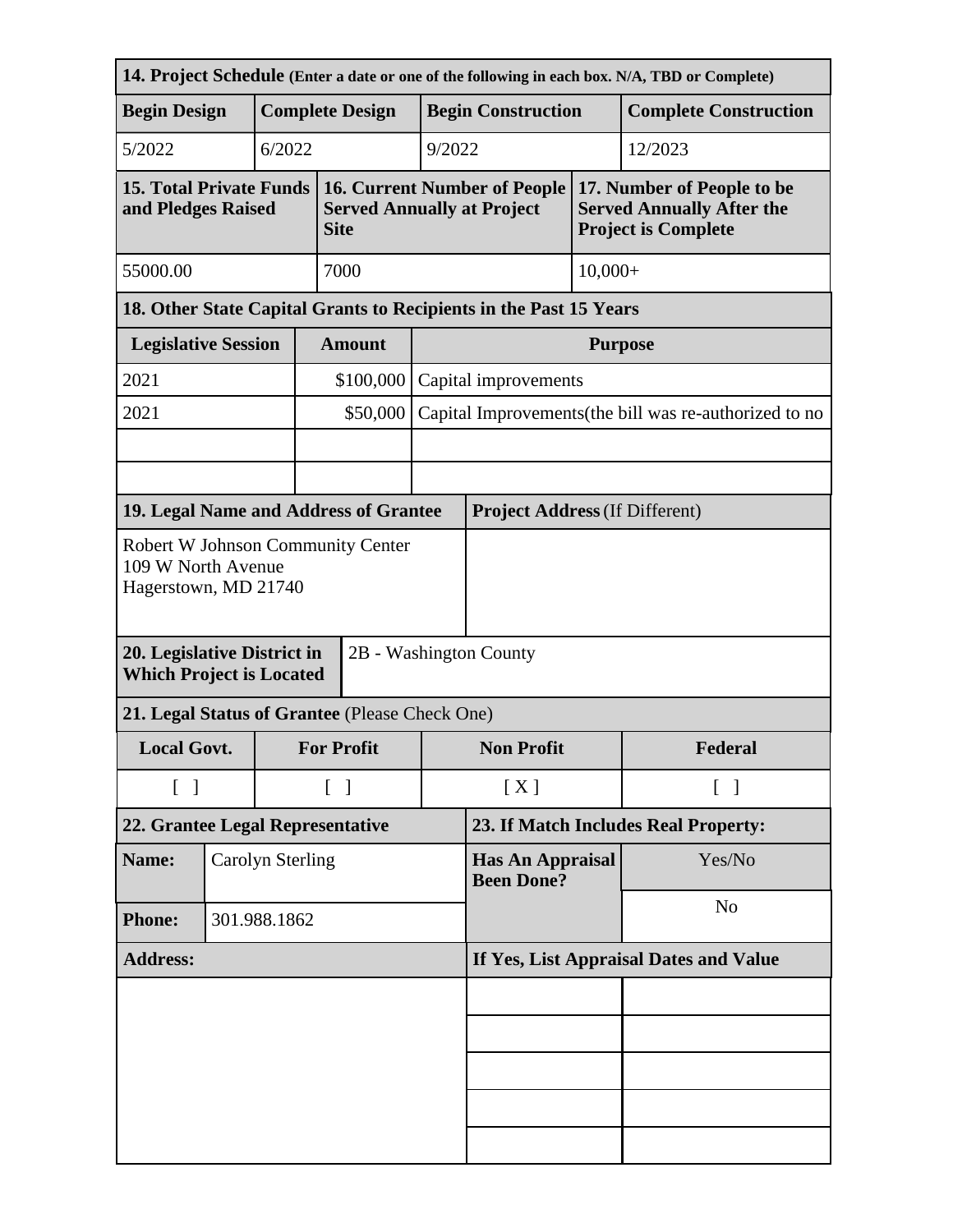| 24. Impact of Project on Staffing and Operating Cost at Project Site                         |                                                                                      |                          |                                           |                                           |                                             |  |  |
|----------------------------------------------------------------------------------------------|--------------------------------------------------------------------------------------|--------------------------|-------------------------------------------|-------------------------------------------|---------------------------------------------|--|--|
| Current # of<br><b>Employees</b>                                                             | Projected # of<br><b>Employees</b>                                                   |                          | <b>Current Operating</b><br><b>Budget</b> |                                           | <b>Projected Operating</b><br><b>Budget</b> |  |  |
| 3                                                                                            | 10                                                                                   |                          | 165000.00                                 | 300000.00                                 |                                             |  |  |
| 25. Ownership of Property (Info Requested by Treasurer's Office for bond purposes)           |                                                                                      |                          |                                           |                                           |                                             |  |  |
| A. Will the grantee own or lease (pick one) the property to be improved?<br>Own              |                                                                                      |                          |                                           |                                           |                                             |  |  |
| B. If owned, does the grantee plan to sell within 15 years?<br>N <sub>o</sub>                |                                                                                      |                          |                                           |                                           |                                             |  |  |
| C. Does the grantee intend to lease any portion of the property to others?<br>N <sub>o</sub> |                                                                                      |                          |                                           |                                           |                                             |  |  |
|                                                                                              | D. If property is owned by grantee any space is to be leased, provide the following: |                          |                                           |                                           |                                             |  |  |
|                                                                                              | <b>Lessee</b>                                                                        | <b>Terms</b> of<br>Lease | Cost<br><b>Covered</b><br>by Lease        | <b>Square</b><br>Footage<br><b>Leased</b> |                                             |  |  |
|                                                                                              |                                                                                      |                          |                                           |                                           |                                             |  |  |
|                                                                                              |                                                                                      |                          |                                           |                                           |                                             |  |  |
|                                                                                              |                                                                                      |                          |                                           |                                           |                                             |  |  |
|                                                                                              |                                                                                      |                          |                                           |                                           |                                             |  |  |
|                                                                                              |                                                                                      |                          |                                           |                                           |                                             |  |  |
|                                                                                              |                                                                                      |                          |                                           |                                           |                                             |  |  |
| E. If property is leased by grantee - Provide the following:                                 |                                                                                      |                          |                                           |                                           |                                             |  |  |
| <b>Name of Leaser</b>                                                                        |                                                                                      |                          | <b>Length of</b><br>Lease                 | <b>Options to Renew</b>                   |                                             |  |  |
|                                                                                              |                                                                                      |                          |                                           |                                           |                                             |  |  |
|                                                                                              |                                                                                      |                          |                                           |                                           |                                             |  |  |
|                                                                                              |                                                                                      |                          |                                           |                                           |                                             |  |  |
|                                                                                              |                                                                                      |                          |                                           |                                           |                                             |  |  |
|                                                                                              |                                                                                      |                          |                                           |                                           |                                             |  |  |
|                                                                                              |                                                                                      |                          |                                           |                                           |                                             |  |  |
| <b>26. Building Square Footage:</b>                                                          |                                                                                      |                          |                                           |                                           |                                             |  |  |
| <b>Current Space GSF</b>                                                                     |                                                                                      | 11,542                   |                                           |                                           |                                             |  |  |
| <b>Space to be Renovated GSF</b>                                                             |                                                                                      |                          | 11,542                                    |                                           |                                             |  |  |
| <b>New GSF</b>                                                                               |                                                                                      |                          | 11,542                                    |                                           |                                             |  |  |